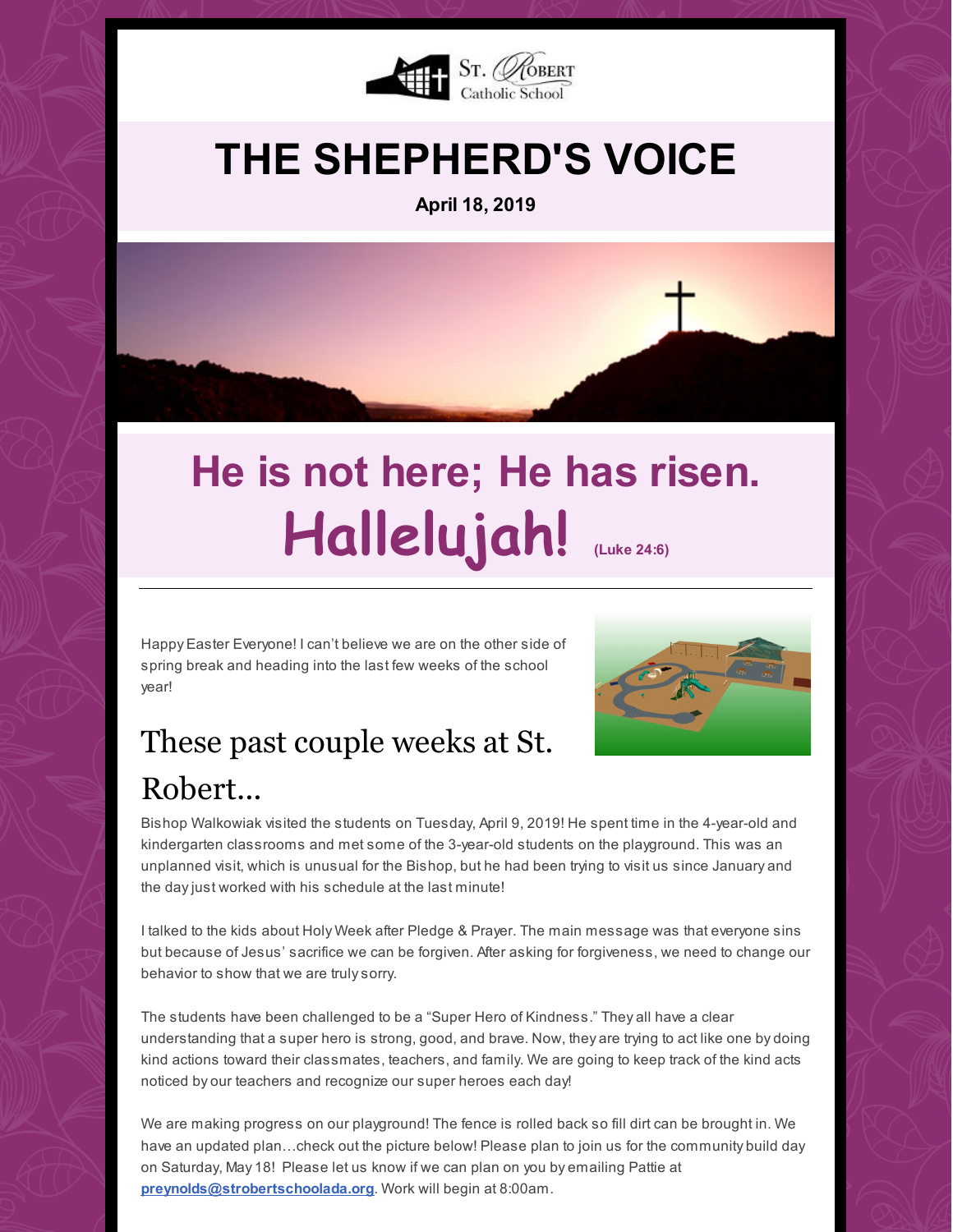Peace, Liz



#### **Save the Date!**

Friday, April 19: No School; Good Friday

Monday, April 22: No School; Easter Monday

Saturday, April 27: Family Movie & Pizza Night 5:30-8 pm Please RSVP to wostrowski@gmail.com

Thursday, May 9: P4 & Kindergarten to Legacy Stables 9:30-11:00 am

Saturday, May 18: Playground Community Build

Monday, May 27: No School; Memorial Day

**Playground Community Build**

#### **WE NEED YOUR HELP!**



We are getting closer to our Playground Community Build day and are still in need of volunteers. Please consider volunteering any time you can on Saturday, May 18th or donate to our cause at our **[GoFundMe](https://www.gofundme.com/st-robert-playground-project-phase-1)** page.

To volunteer please fill out the form located in the link below:

**Playground [Information](https://files.constantcontact.com/d6018a1b201/a6a8c923-c99b-4996-b587-7bdb94eed7a9.pdf) Here!**

## **Refer a Family**

Earn \$50 dollars off your 2019-20 school tuition for all referrals to St. Robert School who enroll with us for fall 2019! Please contact Liz Peters with any questions.





### **Save Money On Tuition**

If you are interested in saving money on your child's tuition then the SCRIP program is for you!

Click on this link for all the information: **SCRIP [Program](https://files.constantcontact.com/d6018a1b201/5c8d64a9-d56b-42cc-a479-a788b7791382.pdf)**

If you have any questions please contact Suzanne Fuchs, Scrip Coordinator at 614-506-6315 or email suzannefuchs1@gmail.com.